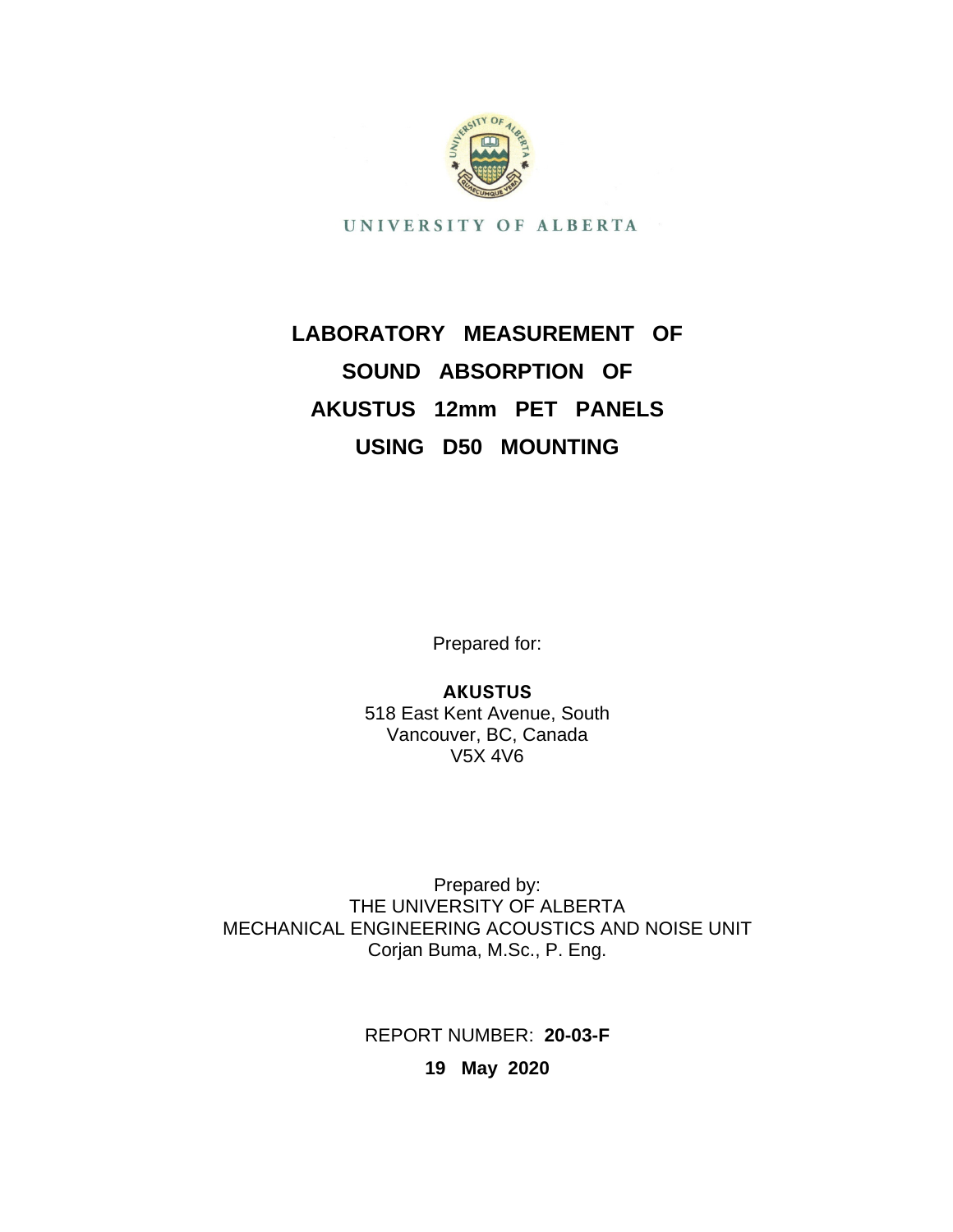### **EXECUTIVE SUMMARY**

Sound absorption measurements were conducted at the request of **Akustus** of Vancouver, BC, in the small reverberation chamber (227  $m<sup>3</sup>$ ) at the Mechanical Engineering Acoustics and Noise Unit (the "MEANU") of the University of Alberta in Edmonton, Alberta, Canada. These measurements were conducted in accordance with ASTM C423-17 "Standard Test Method for Sound Absorption And Sound Absorption Coefficients By The Reverberation Room Method".

Akustus had requested the generation of sound absorption data for its 12mm thick PETpanels ("PET" : polyethylene terephthalate), tested using the D50-mounting (elevated 50mm (2in) above Test Chamber floor). Each panel is 600mm (23.6in) wide by 1200mm (47.2in) long and consists of a 12mm (1/2in) thick core of PET felt. Testing was done with a set of ten such panels arranged as a "patch" of five rows by two columns with no gaps between any abutting panels. The panels were supported on aluminum angle so as to realize the 50mm (2in) gap below the set-of-panels. The outer perimeter of the test specimen was enclosed with 76mm (3in) aluminum angle whose outer edge was sealed to the Test Chamber floor with duct tape. No specimen edge was parallel to a Test Chamber wall. The panels were tested "as-received" (no on-site modifications to product). A more detailed description of the specimen panels and the test configuration is given in the body of this Report (Section 5).

The **Noise Reduction Coefficients** ("NRC") and **Sound Absorption Averages** ("SAA") as determined for the set of 12mm panels in D50 mounting were :

Test 20-03-F : sound absorption of Akustus 12mm PET panels using D50 mounting: **NRC = 0.80 / SAA = 0.81**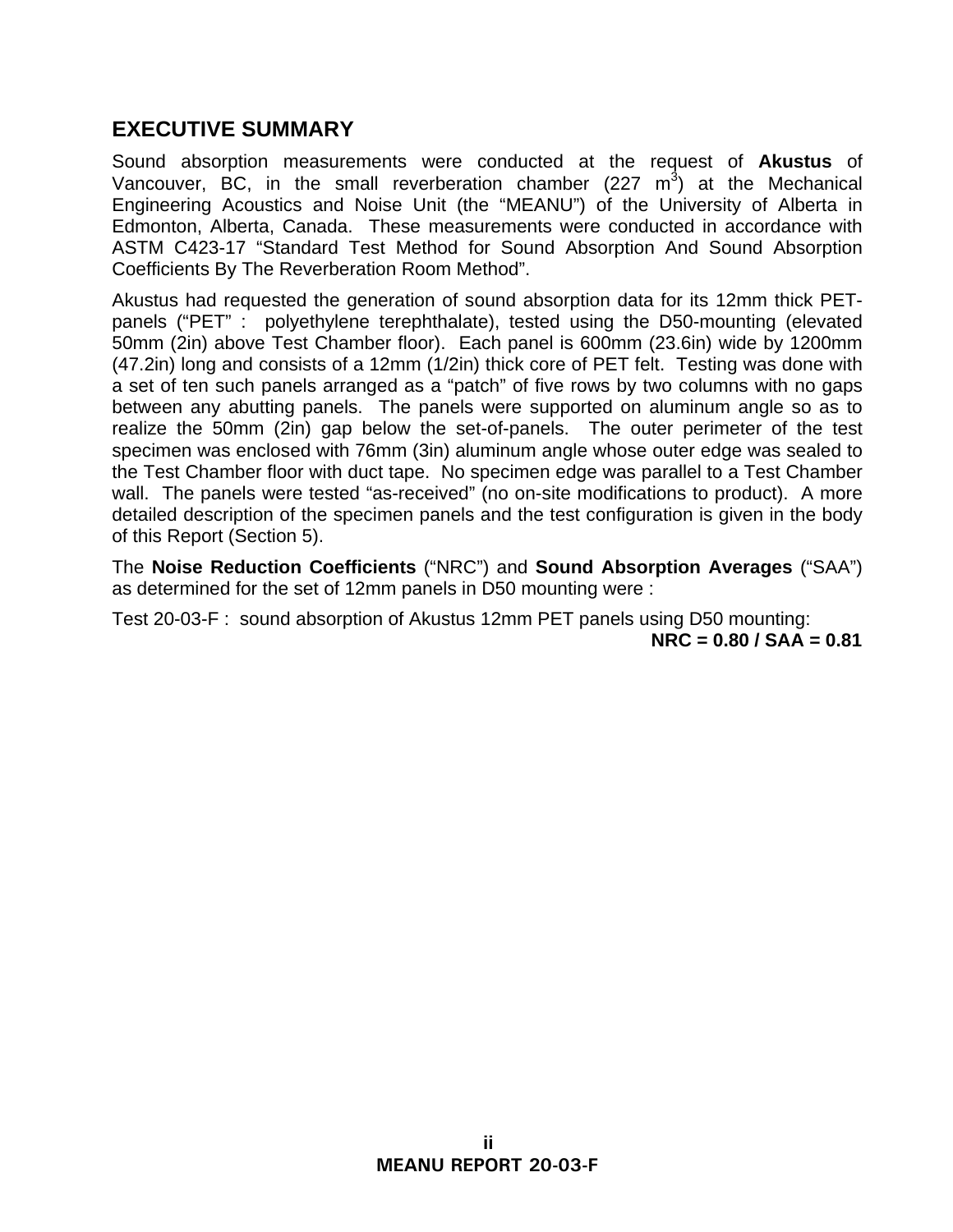# **TABLE OF CONTENTS**

| Page |
|------|
|      |
|      |
|      |
|      |
|      |
|      |
|      |
|      |
|      |
|      |
|      |
|      |
|      |
|      |
|      |
|      |
|      |

# **LIST OF FIGURES**

| $1 \quad \blacksquare$ |                                                                        |
|------------------------|------------------------------------------------------------------------|
| 2 <sup>7</sup>         |                                                                        |
| 3 <sup>1</sup>         |                                                                        |
| $\overline{4}$         | Sound Absorption of Akustus 12mm thick PET Panels using D50 Mounting 9 |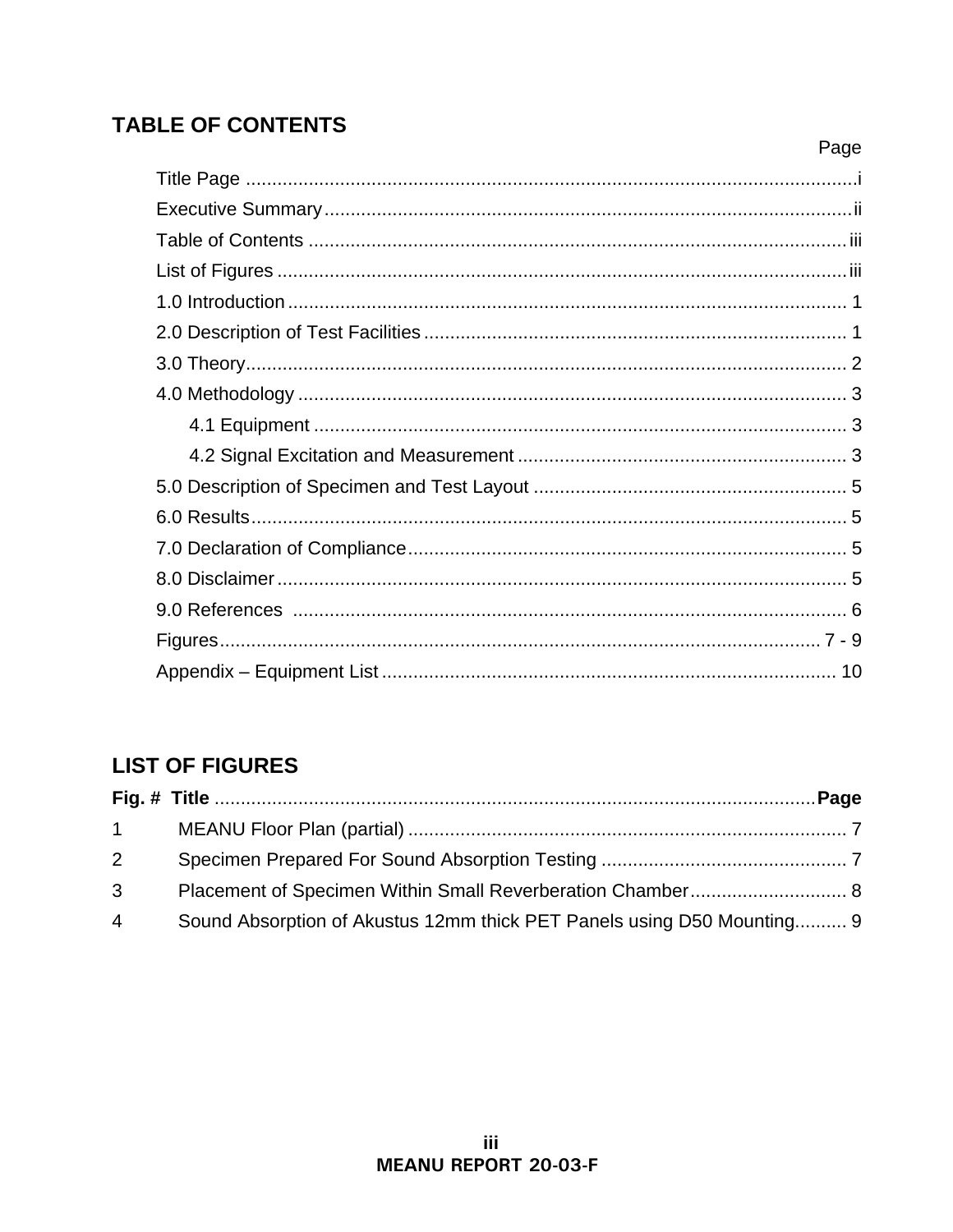### **LABORATORY MEASUREMENT OF SOUND ABSORPTION OF AKUSTUS 12mm PET PANELS USING D50 MOUNTING**

### **1.0 INTRODUCTION**

The acoustical conditions in a room are determined in large part by the sound absorbing capabilities of walls, surface treatments and any objects contained within the room. This report summarizes the equipment and procedures used and test results obtained in quantifying the sound absorption of a set of 12mm thick PET panels using a D50 mounting according to the requirements of ASTM C423.

The Mechanical Engineering Acoustics and Noise Unit of the University of Alberta in Edmonton was retained by **Akustus** of Vancouver, BC, to conduct the tests summarized in this Report. Formal authorization to conduct this study was received from Akustus. Testing was conducted 14-May-2020 by Corjan Buma, M.Sc., P.Eng., assisted by Ben Walker, EIT.

# **2.0 DESCRIPTION OF TEST FACILITIES**

The Mechanical Engineering Acoustics and Noise Unit ("MEANU") is owned by the University of Alberta and operated within the Department of Mechanical Engineering. Besides educational uses and availability for fundamental research and research contracts, the MEANU is also equipped to conduct commercial acoustical testing in accordance with the requirements of ASTM International (ASTM), the American National Standards Institute (ANSI) and the International Standards Organization (ISO).

A partial layout of the facility is shown in Figure 1 (page 7). The two inter-connecting reverberation chambers in which most acoustical tests are conducted are arranged as essentially separate buildings on independent foundations. A test opening, nominally 2.4 meters high by 2.7 meters wide, is provided for the installation of wall test specimens. The test opening spans the two chamber walls, the walls being physically connected through lead sheet flashing only. Normally, when testing specimens for their soundabsorbing capabilities, as in this study, only one chamber is used and a speciallyconstructed plug wall is installed in the test opening to acoustically decouple the two chambers.

In order to satisfy the requirements for adequate sound diffusion, for each chamber its shape, volume and the arrangement of its sound diffusing panels contained within were designed to meet or exceed all applicable testing standards and guidelines. The diffusers can be set into motion (in a slow undulating pattern), however for the tests in this study the diffusers were kept stationary.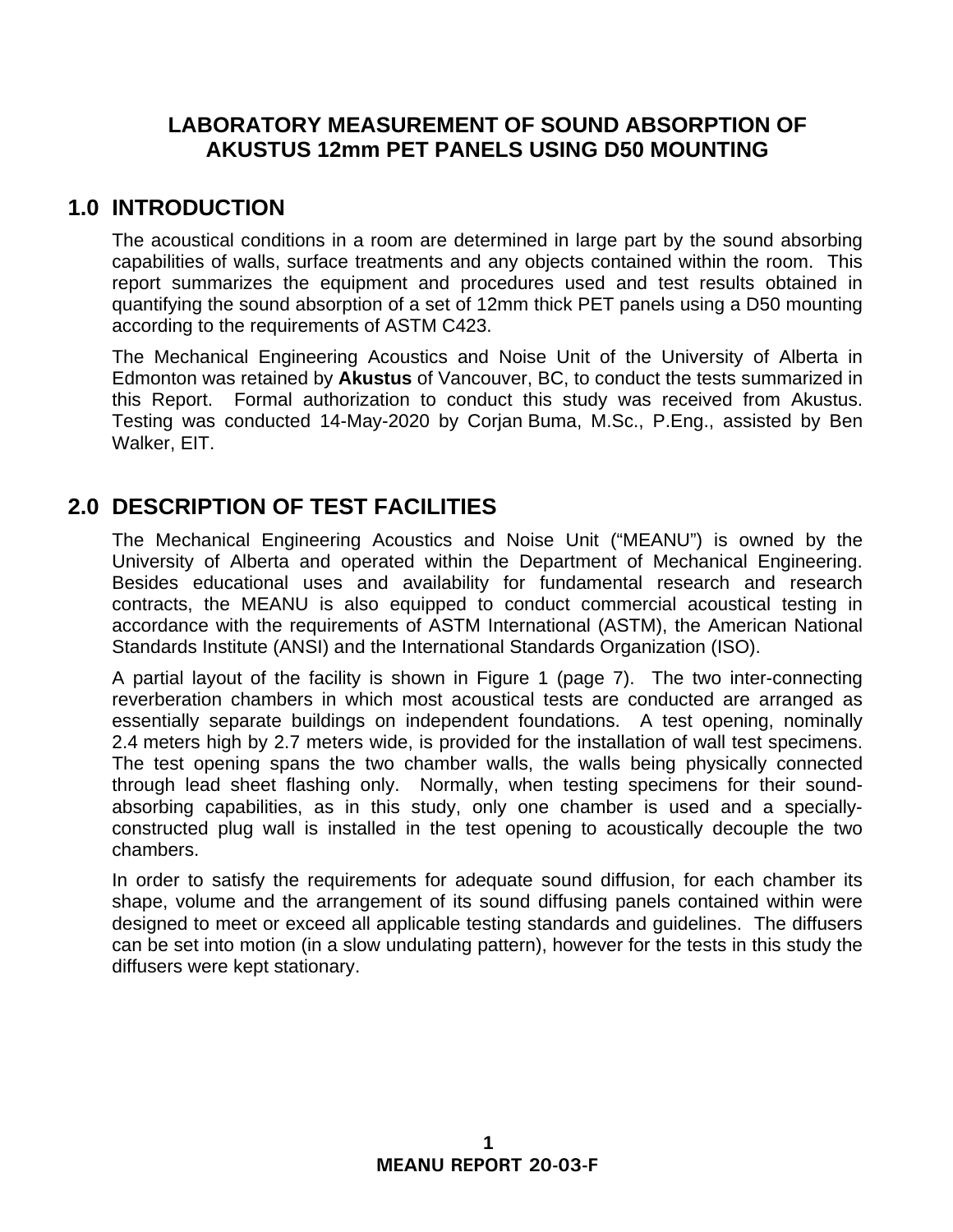# **3.0 THEORY**

The sound absorption of a surface or object is a property of the material(s) comprising the surface or object. It is ideally defined as the fraction of the randomly incident sound power absorbed by the surface. In ASTM test method C423 [1] the absorption of sound in a room is operationally defined by the Sabine equation:

$$
A = 0.921 \text{ Vd/c}
$$
 Eqn 1

where:

 $A =$  room absorption, metric sabins or sabins,

V = volume of room,  $m^3$  or ft<sup>3</sup>,

 $d =$  rate of decay of sound pressure level in the room,  $dB$  per second,

 $c =$  speed of sound in the medium,  $m/s$  or ft/sec.

The speed of sound is a function of temperature and can be found with:

$$
c = 20.047 \sqrt{(273.15 + T)}
$$
Eqn 2

where:

 $c =$  speed of sound, m/s,

 $T^{\circ}$  = room temperature,  $C^{\circ}$ .

If an object positioned within a room away from any enclosing surfaces contributes to the sound absorption within the room, it is termed a "space absorber". To quantify the sound absorption contributed by the object, this is determined from the difference in room absorption "A" (Eqn. 1) within a test Chamber with the object present vs. absent. When this difference is divided by the area of the object (as is particularly appropriate for surface treatments) one obtains the "sound absorption coefficient",

$$
\alpha = \left[ \left( A_2 - A_1 \right) / S \right] \tag{Eqn 3}
$$

where:

 $\alpha$  = absorption coefficient of specimen (dimensionless)

 $A_1$  = absorption of the empty reverberation room, metric sabins or sabins,

 $A<sub>2</sub>$  = absorption of the room after the specimen has been brought in,

S = area of test specimen,  $m^2$  or ft<sup>2</sup>.

For materials used as a surface treatment, diffraction effects usually cause the area of a specimen to be effectively greater than its geometrical area, thereby increasing the measured coefficient. This phenomenon may cause the derived values of sound absorption coefficient to exceed one (a theoretical impossibility). Since the effects of diffraction are less when specimen area is greater, a specimen size of at least 6.69 m<sup>2</sup> (72  $ft<sup>2</sup>$ ) is recommended. Since diffraction effects are not yet completely understood, the standard recommends that no adjustments be made and the coefficients simply reported as derived.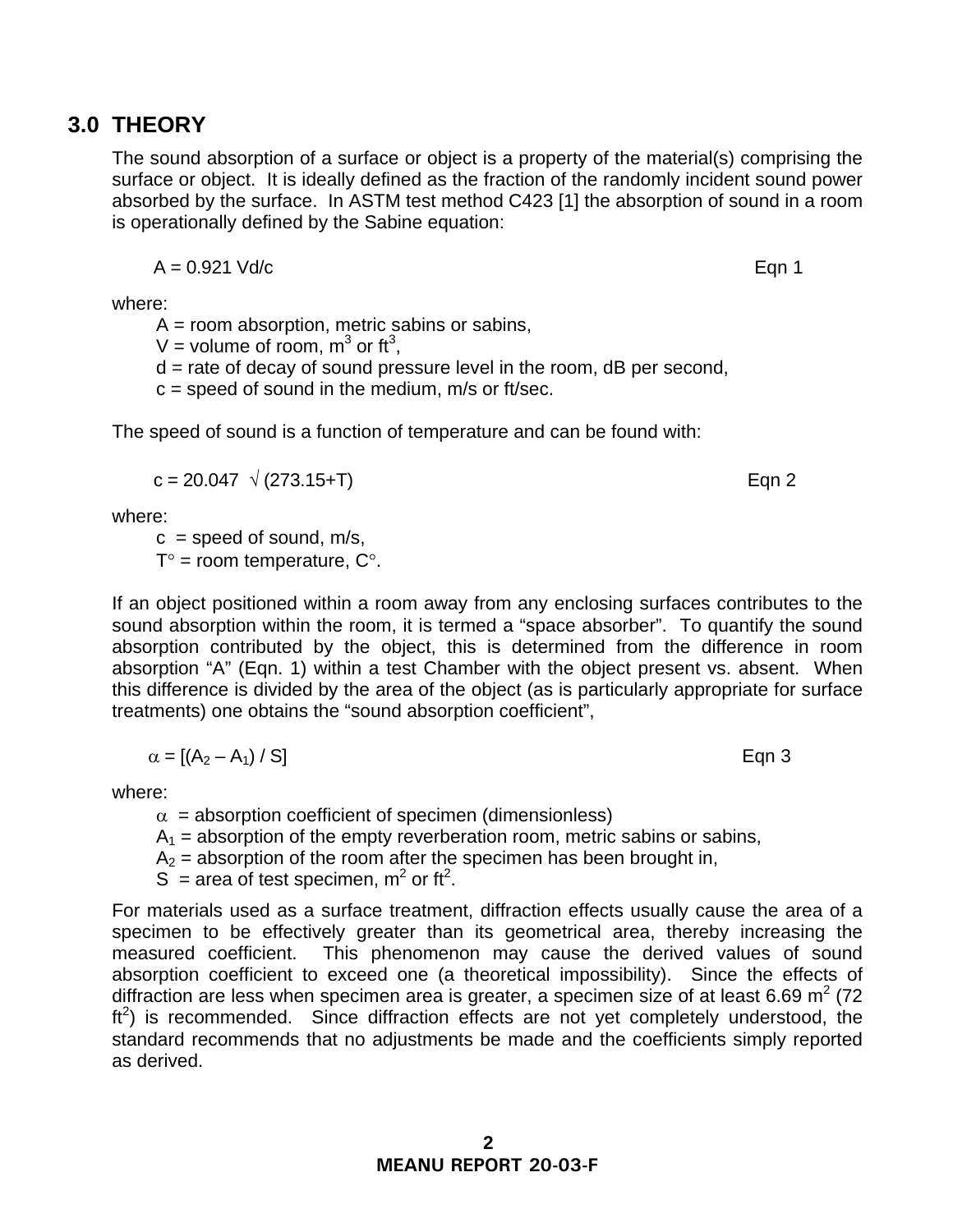Sound absorption coefficients are normally reported in a series of 18 contiguous 1/3-octave band center frequencies ranging from 100 to 5000 Hertz (the standard audible range for good speech intelligibility for humans with average hearing capability). It is common in published data to find only the 6 required standard octave-band center frequencies of 125, 250, 500, 1000, 2000 and 4000 Hertz. Note that these 6 frequency bands are 1/3-octave band data and NOT an average of the three 1/3-octave band center frequencies that comprise a full octave band of that same frequency.

When requested, additional 1/3-octave band sound absorption coefficients may be measured and reported outside the 100-to-5000 Hz frequency range. However, these do not form part of the test procedure according to ASTM C423, and thus are not considered "valid" but only approximate. Often, they provide a useful indication of sound absorption trends outside the "valid" range.

Sound absorption coefficients normally range from a numerical value of zero to one and are defined, ideally, as the fraction of randomly-incident sound power absorbed by the specimen. Sometimes values are reported outside this coefficient range. Coefficients just below a value of zero may occur because of the uncertainty of the measurement. Coefficients exceeding a value of 1 may occur for the same reason or due to the diffraction effects discussed earlier.

The **Noise Reduction Coefficient** (**NRC**), a single number rating, is calculated by determining the arithmetic mean (to the nearest 0.05) of the absorption coefficients in the 250, 500, 1000 and 2000 Hertz 1/3-octave frequency bands. The **Sound Absorption Average (SAA)** is a single number rating calculated by determining the arithmetic average (to the nearest 0.01) of the twelve 1/3-octave frequency band sound absorption coefficients in the range 200 to 2500 Hertz.

### **4.0 METHODOLOGY**

#### **4.1 Equipment**

A list of the equipment used in this study is given in the Appendix (page 10).

#### **4.2 Signal Excitation and Measurement**

Normally, sound absorption is frequency-dependent and therefore measurements are made in a series of frequency bands. Random noise ("pink") is used as a test signal in the range of 110 dBA and allowed to stabilize for typically 3-to-4 seconds before the noise is abruptly stopped and the decay initiated. When the excitation signal is turned off, the sound pressure level decreases and the rate of decay is determined from measurement of the average time needed for the sound pressure level in a specific frequency band to decay through a certain range. The 1/3-octave band sound pressure levels are measured without any weighting ("linear").

Reverberation time measurements were made by generating 2 channels of random, uncorrelated broadband noise simultaneously through 2 independent loudspeaker systems located in opposite corners of the test chamber. The resulting decays were measured at six microphone locations within a well-defined, allowable region within the test chamber.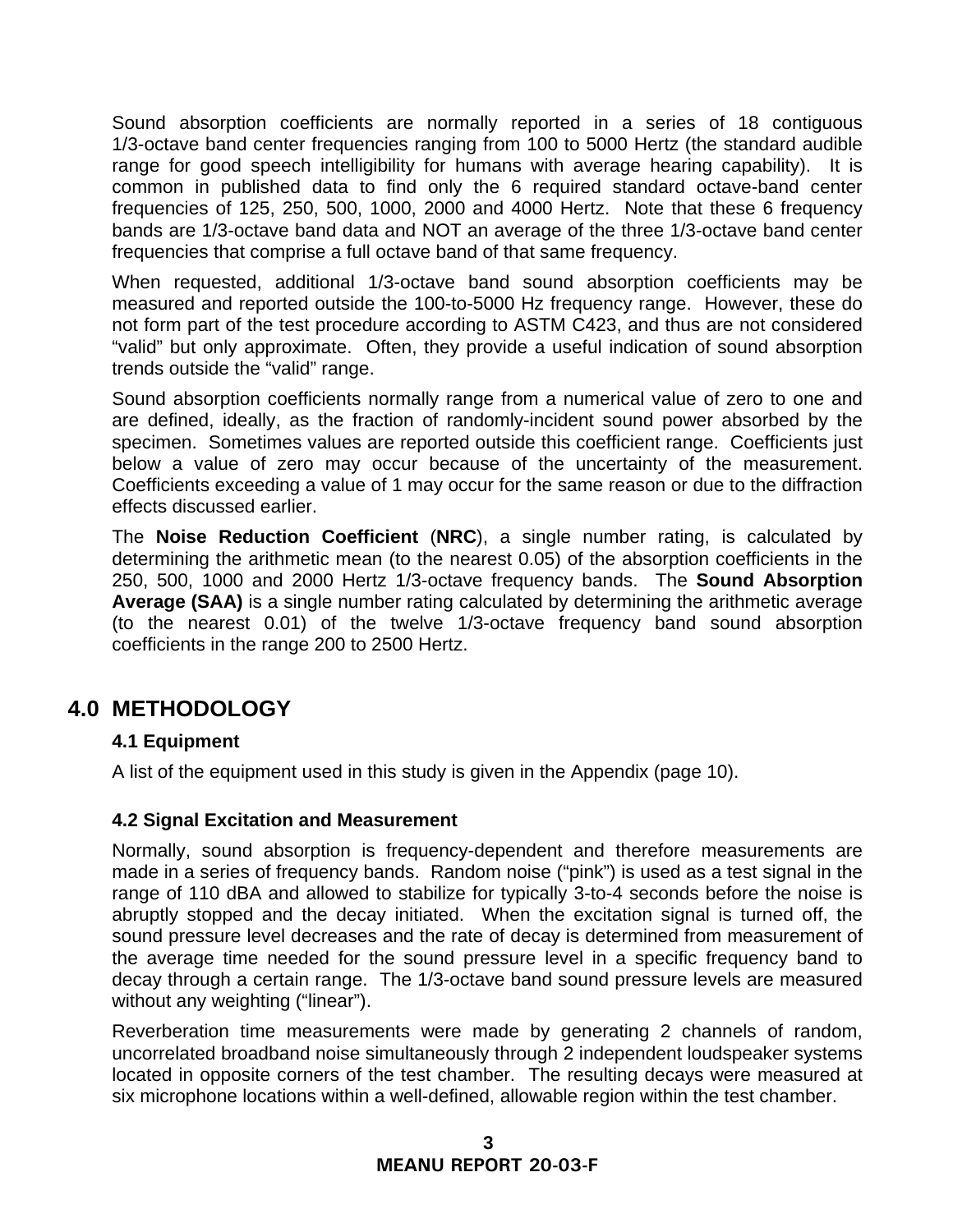This procedure was done both with the specimen present and with the specimen absent. Any difference detected in the average decay rate of the sound was attributed to the presence of the specimen, accounting for any change in sound absorption by the air in the test chamber due to temperature, relative humidity and barometric pressure variations.

As reverberation data was being measured, environmental conditions were also being monitored. A mercury column barometer was used to record barometric pressure changes. A lithium chloride sensor suspended approximately in the center of the test chamber was used to verify that changes in the air absorption of sound due to temperature and relative humidity were accounted for.

Acquisition of acoustic and environmental data was accomplished with custom computer software, with individual-run data being stored temporarily on hard-disk (note that only overall averaged results of reverberation times are retained long-term). The custom software then uses the reverberation-time data, averaged across all decays and for each frequency band, to derive the sound absorption coefficients, with error analysis, according to Equation 3 above. The summary of results for each test specimen is shown in its datasheet in Figure 4 (page 9). The data in each column of the data-sheet is :

**FREQ**: one-third octave band frequency; Hertz (cycles per second)

**EMPTY RT60**: reverberation time in the room with specimen removed; seconds,

**SAMPLE RT60:** reverberation time in the room with specimen present; seconds,

**TOTAL METRIC SABINE**: total sound absorption by specimen; metric sabins

- **ABSORB COEFF:** metric sabins of specimen divided by its area; metric sabins/m<sup>2</sup> (dimensionless)
- **COEFF UNCERTAINTY**: estimate of error (precision) of **ABSORB COEFF** based on 95% confidence limits; dimensionless.

The Noise Reduction Coefficient (NRC) shown below the table of data is the single number rating discussed earlier. The Sound Absorption Average (SAA) is calculated separately using the data in the ABSORB COEFF column.

The precision of the average RT60 at each microphone position at each frequency was attained by collecting sufficient decays (typically, about 20) until the precision requirements of ASTM C423 were satisfied. At frequencies of 250 Hz and higher, the absorption of the test chamber, either empty or with-specimen, must be measured with an uncertainty of less than 2% with 95% confidence and at frequencies below 250 Hz, the uncertainty must be less than 4% (with 95% confidence). The precision of sound absorption values was derived from the spatial variation of the average RT60 at each microphone position for each room condition (i.e. with and without specimen) and combining their uncertainties to calculate the uncertainty for absorption coefficient at the 95% confidence level.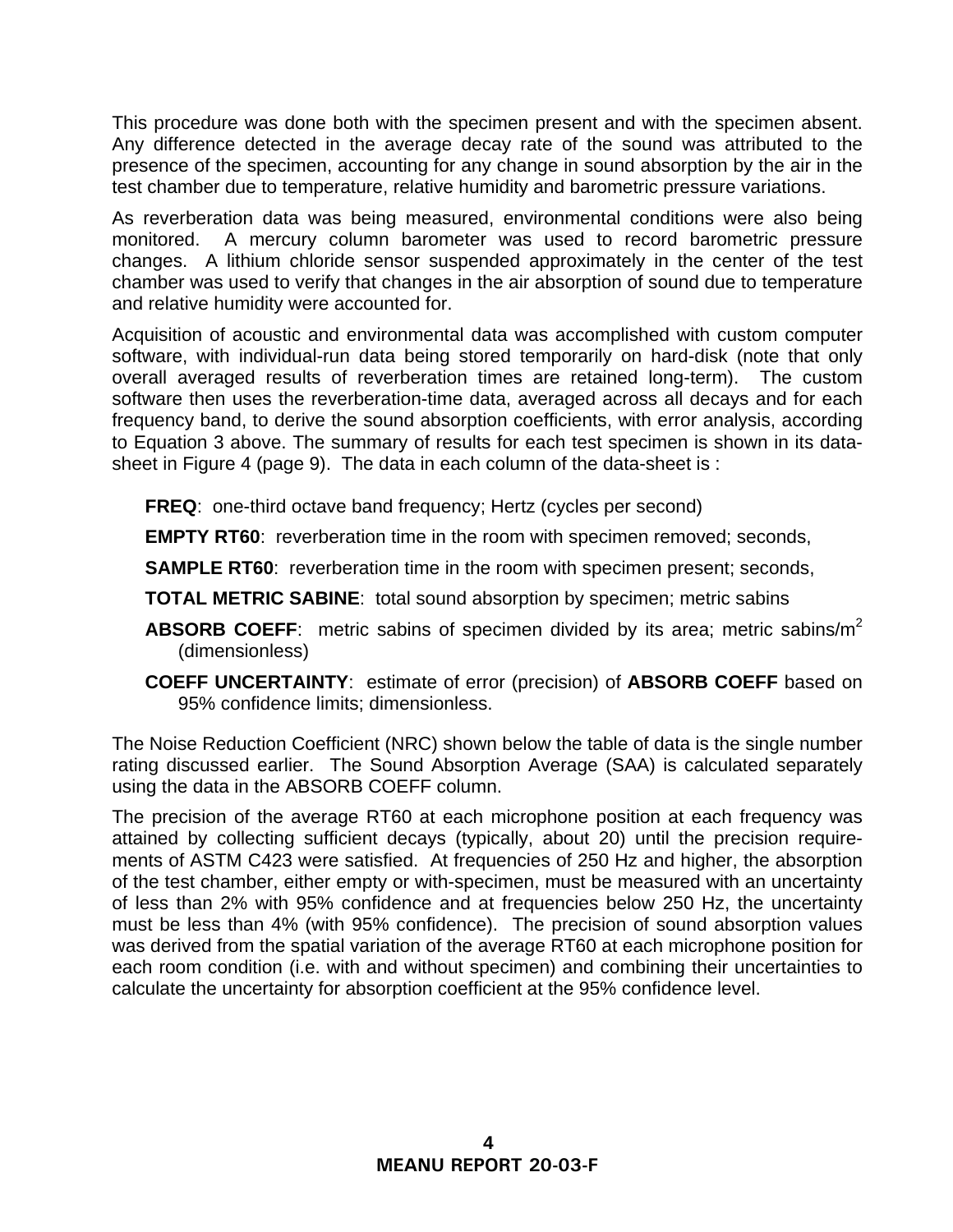### **5.0 DESCRIPTION OF SPECIMEN AND TEST LAYOUT**

The panels submitted for testing were tested "as-received" (no on-site modification). Setup of the panels in the D50 mounting (per ASTM E795) was completed by MEANU staff.

The test specimen consisted of a set of ten panels, each 600mm (23.6in) wide by 1200mm (47.2in) long by 12mm (1/2in) thick. The panels tested consist of PET (polyethylene terephthalate) fibre, compressed into the panel-shape described above (with no embedded cavities). Both faces (and all four edges) are uniform (with no profiling or contouring). The specimen set-of-panels was arranged as one continuous "patch" (two columns of five panels each abutting on 1.2m dimension; all panel edges abutting without gaps); see Figure 2 (page 7). To realize the D50 mounting the panels were supported on four 2in (50mm) aluminum angles set on the Test Chamber floor, positioned approximately 250mm (10in) "in" from each end of the panels – the PET panels have sufficient rigidity so as to remain flat for testing when supported this way. The horizontal member of each supporting aluminum angle was duct-taped to the Test Chamber floor. The outer perimeter of the test specimen was enclosed with 3in (76mm) aluminum angle whose horizontal leg (outer edge) was sealed to the Test Chamber floor with duct tape. No specimen edge was parallel to a Test Chamber wall (see Figure 3, page 8).

For further details on the materials used in these panels, it is suggested the Reader contact Akustus directly.

### **6.0 RESULTS**

The data-sheet resulting from sound absorption testing is given in Figure 4 (page 9). The Noise Reduction Coefficient ("NRC") and Sound Absorption Average ("SAA") derived were:

Test 20-03-F, sound absorption for Akustus 12mm PET panels using D50 mounting:

#### **NRC = 0.80 / SAA = 0.81**

### **7.0 DECLARATION OF COMPLIANCE**

Every effort has been made to conduct and report the measurements and derived results in accordance with the requirements of ASTM Standard Test Method C423-17, along with ASTM Standard Mounting Practices E795-16 except where noted. While test procedure C423-17 requires the use of at least five microphone positions with at least 10 reverberation decays per microphone position, the procedure as applied in this study exceeds the minimum requirements.

### **8.0 DISCLAIMER**

The MECHANICAL ENGINEERING ACOUSTICS AND NOISE UNIT (MEANU) has absolutely no financial or managerial interests vested in the Client named in this report nor does the Client so-mentioned have any vested interests in the MEANU.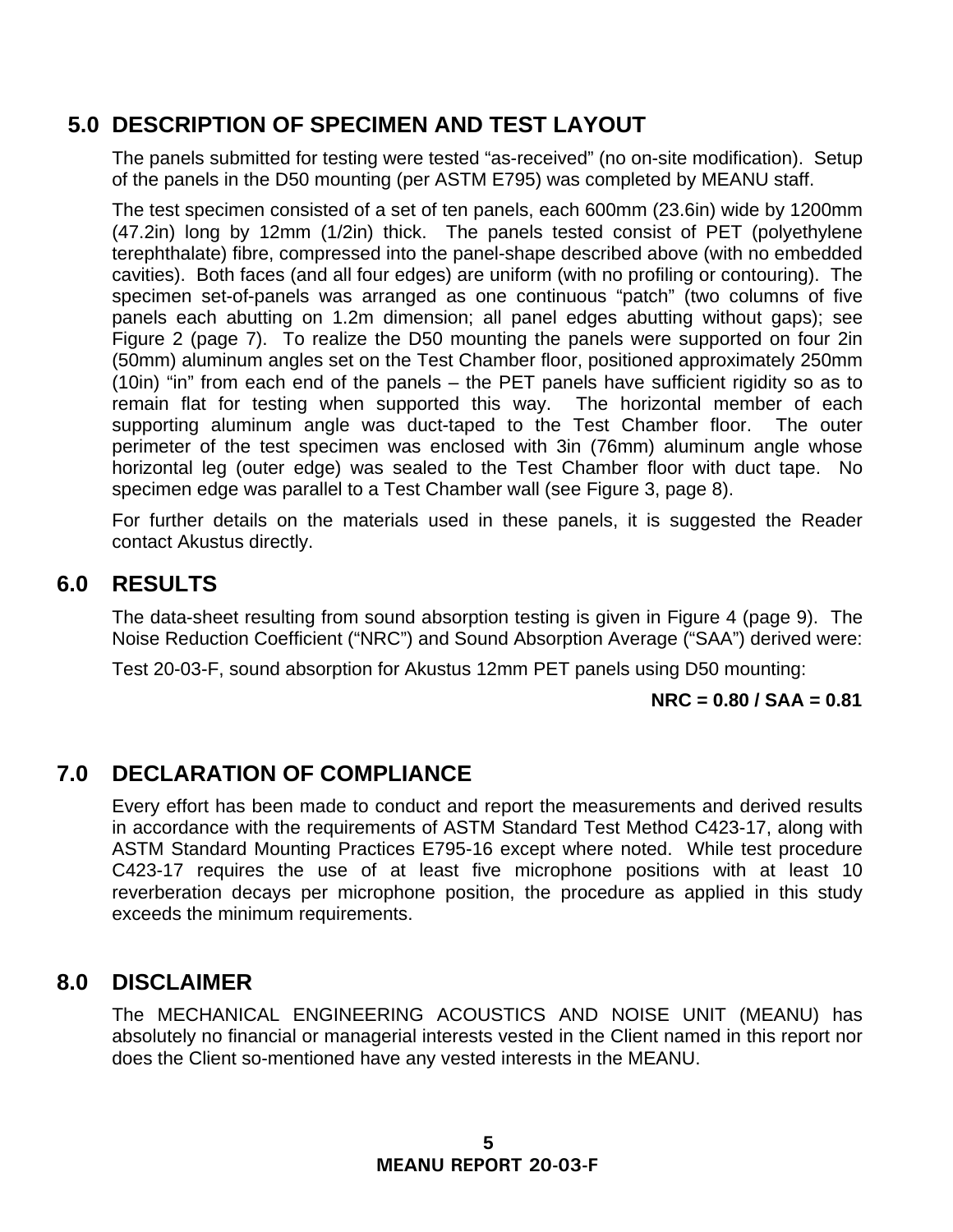Although every effort has been made to comply with all aspects of the standards referred to in this report, as of this writing the MEANU has no recognized certification.

### **9.0 REFERENCES**

- [1] ASTM C423 17: "Standard Test Method for SOUND ABSORPTION AND SOUND ABSORPTION COEFFICIENTS BY THE REVERBERATION ROOM METHOD"; American Society for Testing and Materials, Volume 04.06, 100 Barr Harbor Drive, West Conshohocken, PA 19428-2959
- [2] ASTM E795 16: "Standard Practices for MOUNTING TEST SPECIMENS DURING SOUND ABSORPTION TESTS"; American Society for Testing and Materials, Volume 04.06, 100 Barr Harbor Drive, West Conshohocken, PA 19428-2959
- [3] ANSI S1.26, "Method for the Calculation of the Absorption of Sound by the Atmosphere", American National Standards Institute, 1430 Broadway, New York, NY, USA 10018.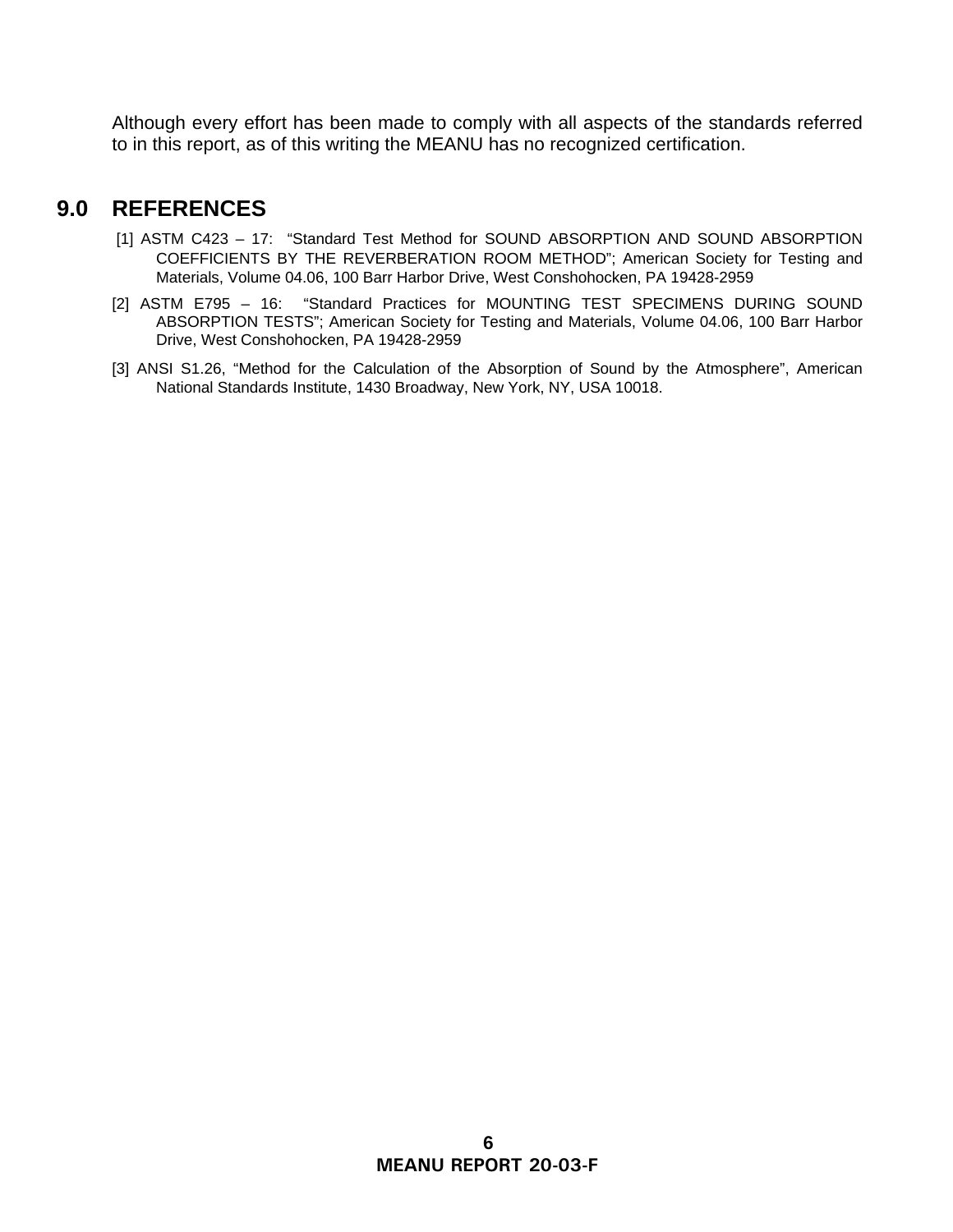

**Figure 1 – MEANU Floor Plan (partial)** 



**Figure 2 – Specimen Prepared For Sound Absorption Testing**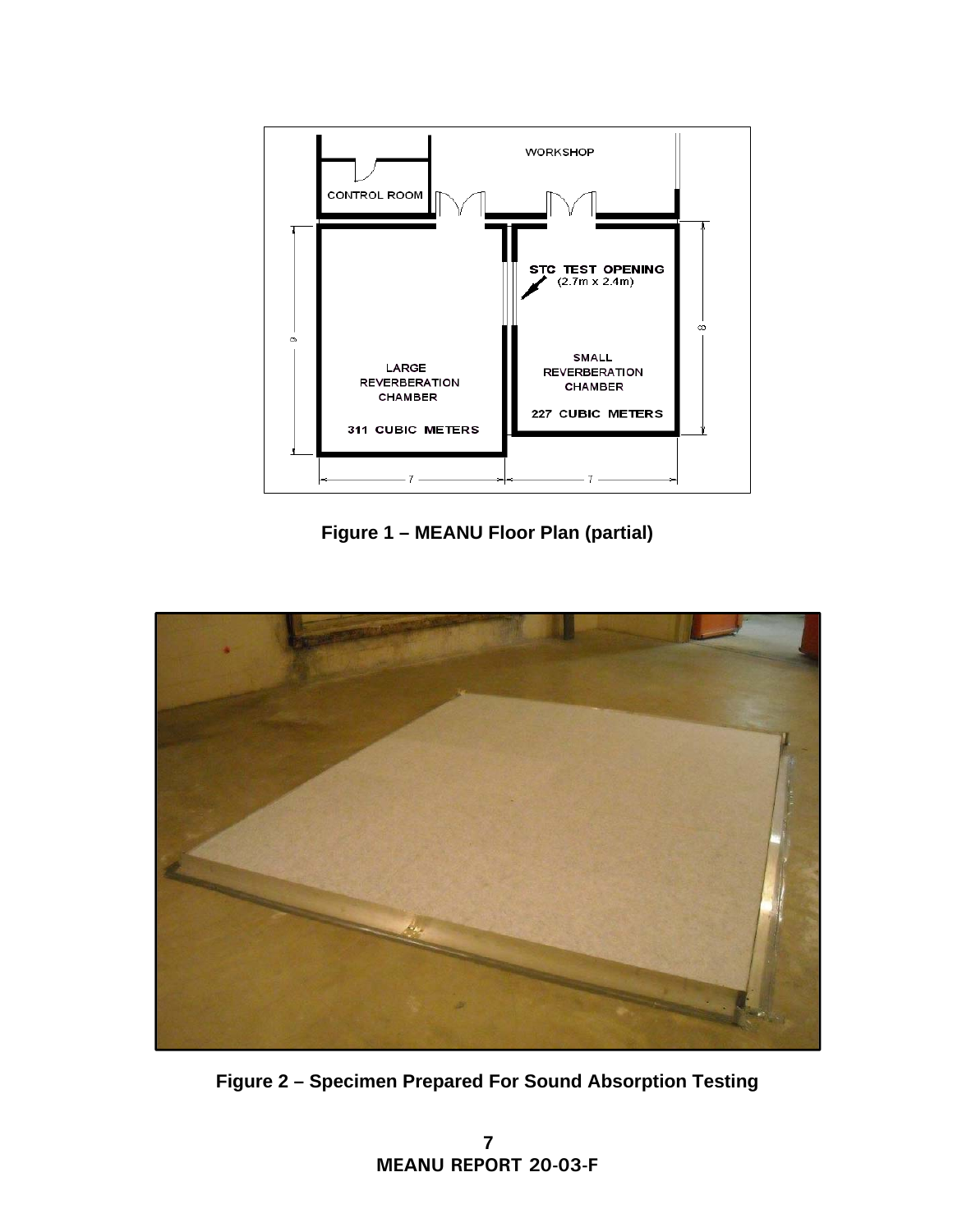

**Figure 3 – Placement of Specimen Within Small Reverberation Chamber**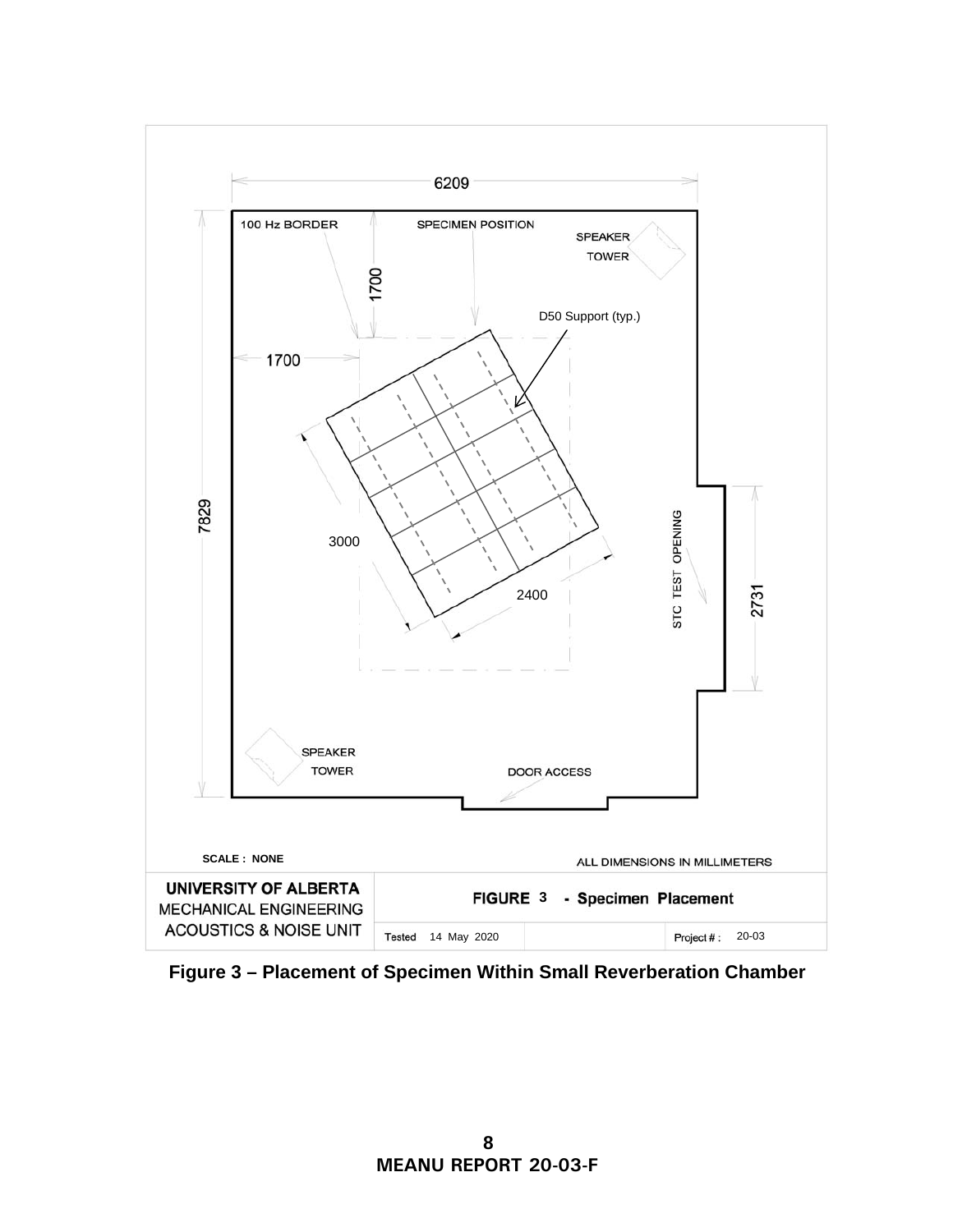